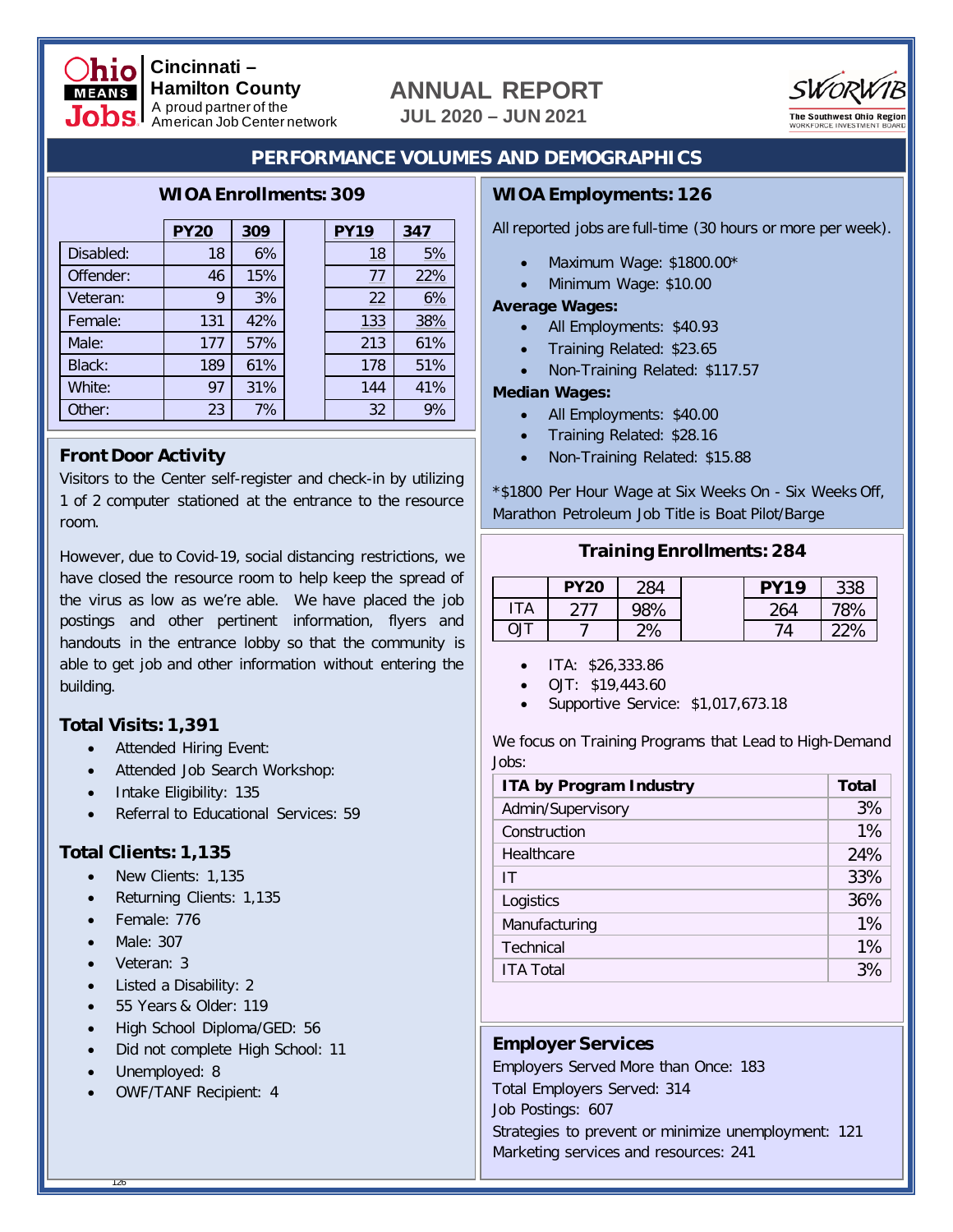# **ANNUAL REPORT**

**JUL 2020 – JUN 2021**



## **PERFORMANCE AND CONTINUOUS IMPROVEMENT**



## **State PY20 Quarter 3 Performance Report**

 **Cincinnati –**

**MEANS** 

 **Hamilton County** A proud partner of the American Job Center network

| Area 13 state performance scores reported by ODJFS on 6/15/21 - comparisons to Cleveland, Columbus, and State as |                         |          |                  |                                                 |        |        |        |           |      |                                 |      |
|------------------------------------------------------------------------------------------------------------------|-------------------------|----------|------------------|-------------------------------------------------|--------|--------|--------|-----------|------|---------------------------------|------|
|                                                                                                                  |                         |          |                  | well as the third quarter of PY'19 for Area 13. |        |        |        |           |      |                                 |      |
|                                                                                                                  | Annual PY Annual<br>'16 | PY '17   | Annual<br>PY '18 | Annual<br>PY '19                                | Q1 '20 | Q2 '20 | Q3 '20 |           |      | <b>Cleveland Columbus State</b> |      |
| <b>Employment 2nd Quarter after Exit</b>                                                                         | 88.80%                  | 91.70%   | 90.90%           | 82.60%                                          | 85.10% | 88.00% | 79.90% | Adult     | 70.9 | 68.2                            | 75.5 |
| <b>Employment 4th Quarter after Exit</b>                                                                         | 88.40%                  | 91.20%   | 90.50%           | 83.00%                                          | 72.30% | 72.20% | 71.10% |           | 69.3 | 71.5                            | 79.5 |
| <b>Median Earnings 2nd Quarter after</b><br><b>Exit</b>                                                          | \$7,126                 | \$7,715  | 7,200            | 8,188                                           | 8,252  | 8,327  | 8,327  |           | 6157 | 6295                            | 5900 |
| <b>Effectiveness in Serving Employers:</b><br><b>Repeated use</b>                                                | 63.10%                  | 65.40%   | <b>Blank</b>     |                                                 |        |        |        |           |      |                                 |      |
| <b>Credential Attainment</b>                                                                                     | 72.60%                  | 76.10%   | 74.30%           | 74.10%                                          | 57.10% | 59.30% | 81.60% |           | 51.3 | 63                              | 65   |
| <b>Measurable Skill Gains</b>                                                                                    | 37.00%                  | 58.40%   | 31.70%           | 84.70%                                          | 11.90% | 15.20% | 77.60% |           | 40.4 | 36.2                            | 60   |
| <b>Employment 2nd Quarter after Exit</b>                                                                         | 92.10%                  | 91.20%   | 91.20%           | 86.70%                                          | 81.30% | 83.90% | 79.20% |           | 70   | 71.6                            | 86   |
| <b>Employment 4th Quarter after Exit</b>                                                                         | 89.40%                  | 96.30%   | 85.10%           | 88.30%                                          | 88.20% | 77.80% | 77.10% |           | 71.9 | 80.7                            | 84   |
| <b>Median Earnings 2nd Quarter after</b><br>Exit                                                                 | \$8,280                 | \$11,571 | 13,461           | 12,372                                          | 18,069 | 17,116 | 14,798 | <b>DW</b> | 7937 | 8305                            | 8400 |
| <b>Effectiveness in Serving Employers:</b><br>Retention 2nd and 4th gtr (A&DW)                                   | 68.30%                  | 76.20%   | <b>Blank</b>     |                                                 |        |        |        |           |      |                                 |      |
| <b>Credential Attainment</b>                                                                                     | 69.80%                  | 80.00%   | 90.50%           | 87.40%                                          | 63.30% | 63.30% | 81.00% |           | 57.4 | 42.1                            | 69   |
| <b>Measurable Skill Gains</b>                                                                                    | 49.50%                  | 54.20%   | 58.30%           | 81.80%                                          | 7.40%  | 11.10% | 81.10% |           | 29.5 | 46.9                            | 60   |
| <b>Education, Training, or Employment</b><br>2nd quarter after Exit                                              | 65.60%                  | 80.20%   | 87.60%           | 83.80%                                          | 89.70% | 85.70% | 83.80% |           | 69.8 | 65.7                            | 72   |
| <b>Education, Training, or Employment</b><br>4th quarter after Exit                                              | 65.70%                  | 74.70%   | 83.80%           | 88.80%                                          | 83.30% | 82.60% | 86.20% |           | 72.4 | 65.8                            | 70.5 |
| <b>Median Earnings</b>                                                                                           | \$2,211                 | \$2,384  | 2586             | 2901                                            | 3312   | 3217   | 3386   | Youth     | 3088 | 2099                            | 2800 |
| <b>Effectiveness in Serving Employers:</b><br><b>Retention</b>                                                   | 34.30%                  | 40.00%   | <b>Blank</b>     |                                                 |        |        |        |           |      |                                 |      |
| <b>Credential Attainment</b>                                                                                     | 51.30%                  | 43.00%   | 74.00%           | 79.50%                                          | 70.00% | 75.20% | 76.80% |           | 53.7 | 34                              | 50   |
| <b>Measurable Skill Gains</b>                                                                                    | 45.80%                  | 59.80%   | 59.00%           | 65.70%                                          | 3.20%  | 6.50%  | 8.10%  |           | 33.9 | 16                              | 37   |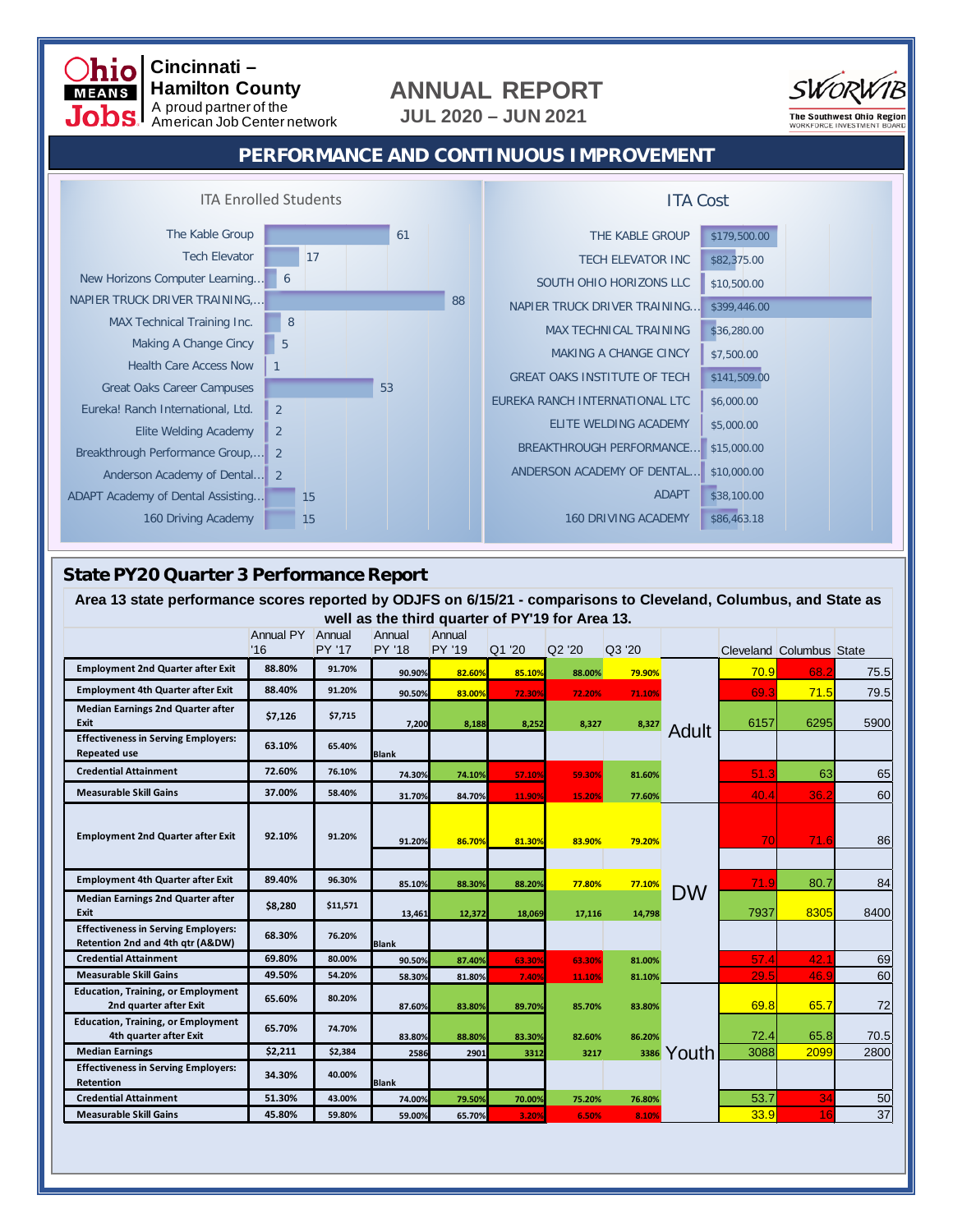

# **ANNUAL REPORT**

**JUL 2020 – JUN 2021**



# **EMPLOYERS, PARTNERS, COMMUNITY**

## **CARES/ERAP**

1,311 families approved for housing and utility funding \$4,444,866.05 dollars issued or obligated for those families ERAP backlog – 195 pending applications Daily applications received 80-85 (increased from 35-40). Approximate applications processed weekly: 166 Average time to process an initial application: 12 minutes Issued from approximately 11/1/20-3/31/21 (Exhausted) CARES Households: 334 (Non-Duplicated) CARES Total Funding Issued: \$593,969.77 Cares Rental funding issued: \$343,988.19 Cares Utility Funding Issued: \$249,981.58 Issued totals from 4/1/21-7/14/21 ERAP Households: 884 (Non-Duplicated) ERAP Total Funding Issued: \$3,521,800.89 ERAP Rental funding issued: \$2,797,490.43 ERAP Utility Funding Issued: \$724,310.46 ERAP Google families approved: 47 (Non-Duplicated) ERAP \$190,777.71 obligated but not yet issued via Google ERAP Onbase families approved: 46 (Non-duplicated) ERAP \$138, 317.68 obligated but not yet issued via Onbase.

# **Training Demand Question**

In our effort to increase training demand we surveyed training providers to ask their opinion about why demand is low. Their feedback is below.

- A lot of people don't know about WIOA funds. You need to do more marketing.
- We believe there is some connection with the increased moneys coming to families from the American Rescue Plan Act, extra unemployment payments, tax returns and now the additional \$300 per child. There does not seem to be an urgency for workforce training/employment.
- There are a number of available grant funds competing to support a relatively small group of available trainees (TANF/FAET, CARES, CAA, etc.
- Relatively high paying jobs are currently available, without training, as wages increase in restaurants, logistics, etc.
- Employers are doing more of their own training (HVAC for example).
- Unemployment below 5% represents full employment with those who remain unemployed having substantial barriers.
- We think that the application process can be daunting for some students.

### **CARES/ERAP Successes: (outside the dollar figure)**

•Staff flexibility to move from an initial paper process, to Onbase with work arounds, to Google within an 8-month span to allow for a more streamlined and timely process. •Vendor ability to select direct deposit issuance in lieu of paper check increasing receipt of monetary approvals. •Cohesion between OMJ, HCJFS Fiscal and County Auditor's Office to collectively service the community within a larger scope.

## **Business Services**

This year the Business Services Unit adapted several changes to improve services and service results.

### **Innovation:**

- Use of Salesforce to track data more effectively, make monthly reports more robust, include LMI data and workforce participation data at national, state and county levels.
- Revamped hiring event practices to adapt to Covid and adjust to the current labor market.
- Shifted focus to be more inclusive to minority and female businesses,
- Worked with Thomas Miller Consultants to compare best practices and contact other counties monthly to share best practices.

### **We hosted:**

- Two successful virtual hiring events.
- Employer information session "Build your Best Team through Second Chance Hiring"
- Employer Event "Returning to Work Post-Covid"
- Drive through hiring event for Christ Hospital.

### **Serving customers during the pandemic:**

We found efficiency using videoconferencing. This will continue to a great degree post-covid. We were able to service employers without interruption.

### **Quality control activities:**

- We had three audits throughout the program year. One was the State of Ohio and two by Mary Ann Lawrence. There were no significant findings on the three audits.
- We adopted the following Best Practice:
- Implementation of workflow protocols to ensure that each case file was audit compliant.